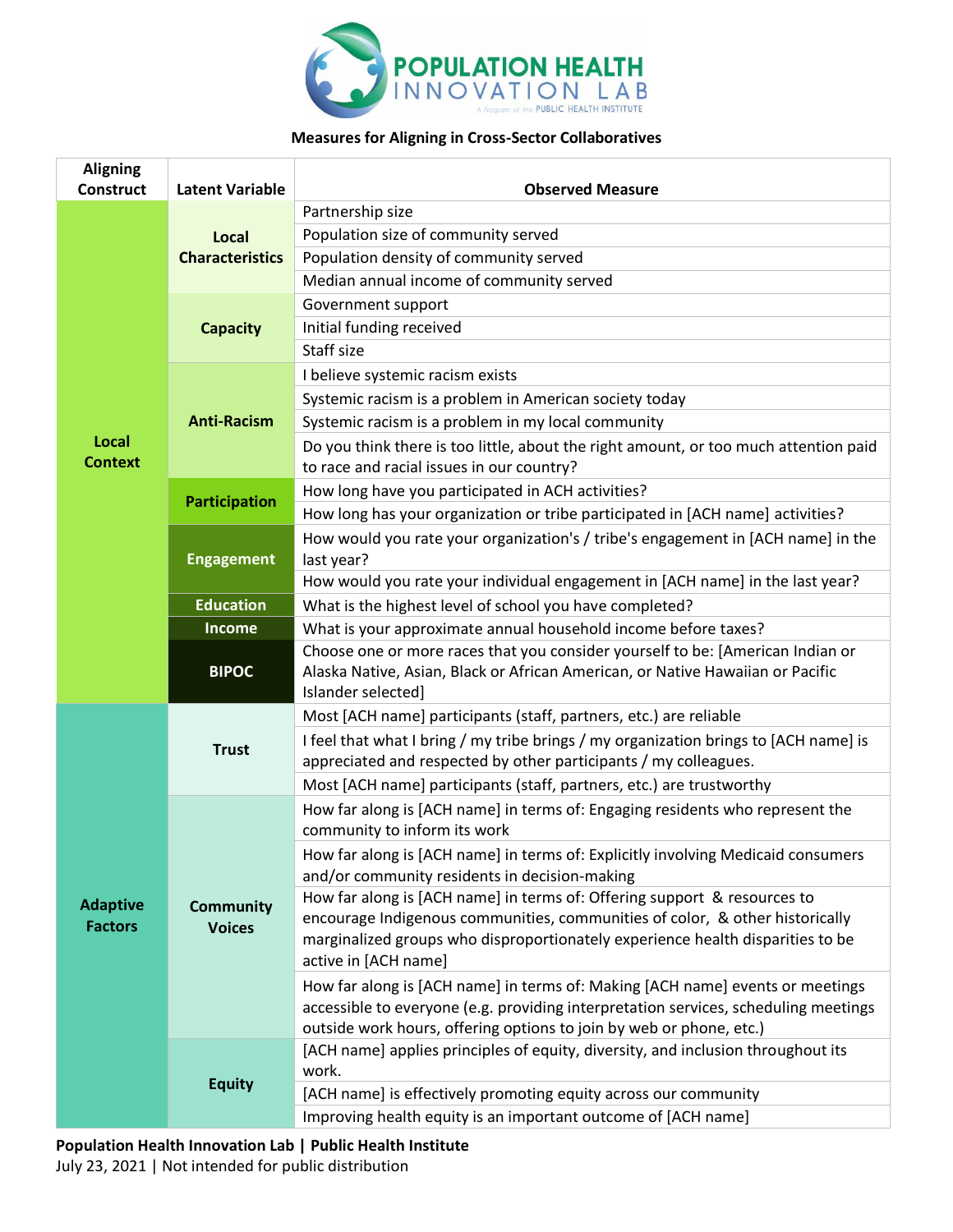

## **Measures for Aligning in Cross-Sector Collaboratives**

|                                  |                                    | Other [ACH name] participants and staff take my opinion seriously in the course of<br>discussions                                                                       |
|----------------------------------|------------------------------------|-------------------------------------------------------------------------------------------------------------------------------------------------------------------------|
|                                  | <b>Power</b><br><b>Dynamics</b>    | To what extent has your engagement with [ACH name] increased your sense of<br>power to change or influence your local community (e.g. neighborhood or social<br>group)? |
|                                  |                                    | Network measure: Distribution of organizational degree centrality                                                                                                       |
| <b>Core</b><br><b>Components</b> | <b>Shared</b><br><b>Purpose</b>    | I can describe [ACH name]'s vision                                                                                                                                      |
|                                  |                                    | I can describe how [ACH name]'s vision will be achieved                                                                                                                 |
|                                  |                                    | I am committed to helping achieve the vision of [ACH name]                                                                                                              |
|                                  | <b>Collective</b><br><b>Action</b> | [ACH name] currently Engages the broader community to provide opportunities<br>for public comment or participation                                                      |
|                                  |                                    | [ACH name] currently Engages ethnically & racially diverse communities in ACH<br>activities                                                                             |
|                                  |                                    | Has active engagement from organizations representing multiple sectors                                                                                                  |
|                                  |                                    | Has participants operating in the shared interest of the ACH versus their own<br>personal / organizational interests                                                    |
|                                  |                                    | Communicates effectively with the broader community (i.e. county or region)<br>about the ACH vision & activities                                                        |
|                                  | <b>Shared</b><br><b>Financing</b>  | How far along is [ACH name] in terms of: Communicating the value of [ACH<br>name]'s work to potential funders/investors                                                 |
|                                  |                                    | How far along is [ACH name] in terms of: Identifying the financial resources<br>needed to sustain the work of [ACH name]                                                |
|                                  |                                    | How far along is [ACH name] in terms of: Identifying a clear value proposition for<br>sustaining its work                                                               |
|                                  | <b>Shared Data</b>                 | How far along is [ACH name] in terms of: Regularly sharing data & progress<br>reports with community, clinical, & tribal partners                                       |
|                                  |                                    | How far along is [ACH name] in terms of: Tracking its progress on increasing health<br>equity or reducing disparities                                                   |
| <b>Outcomes</b>                  | <b>Effectiveness</b>               | Participating in / working for [ACH name] is a worthwhile use of my organization's<br>/ tribe's / own time and resources                                                |
|                                  |                                    | I/my tribe/my organization have gained access to new sources of knowledge<br>through participation in or work with [ACH name]                                           |
|                                  |                                    | [ACH name]'s work should continue after the Medicaid Transformation Project<br>ends                                                                                     |
|                                  |                                    | I am confident in [ACH name]'s effectiveness                                                                                                                            |
|                                  |                                    | [ACH name] convenes community, clinical, & tribal partners in a way that no one<br>else is doing                                                                        |
|                                  |                                    | [ACH name] participants (staff, partners, etc.) work together to identify                                                                                               |
|                                  |                                    | information needs                                                                                                                                                       |
|                                  |                                    | [ACH name] has increased collaboration across organizations, sectors, & tribal<br>partners                                                                              |
|                                  |                                    | [ACH name] is making progress on health system transformation in our community                                                                                          |